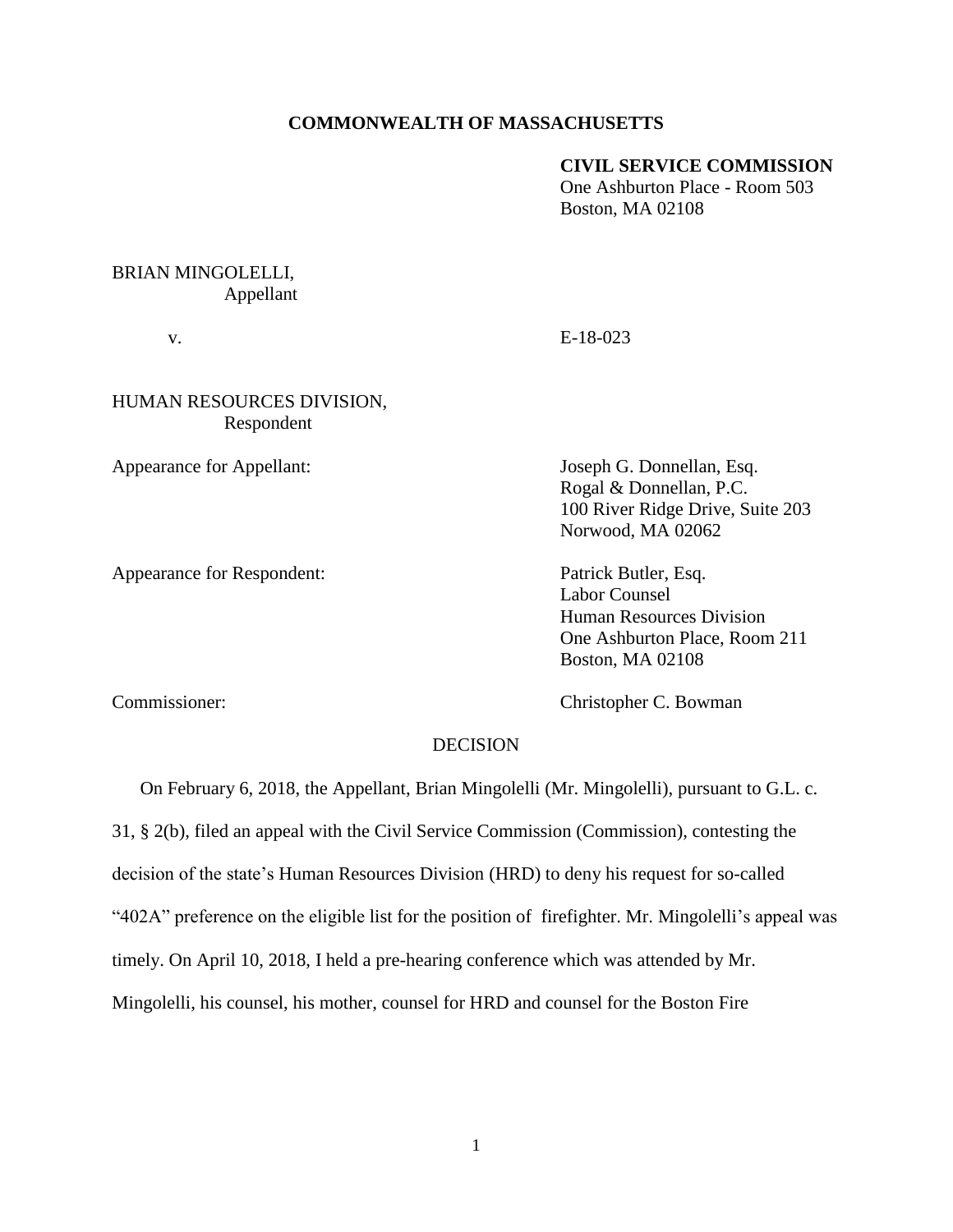Department.<sup>1</sup> On June 20, 2018, I held a status conference via phone. On August 3, 2018, I conducted a full hearing at the offices of the Commission.<sup>2</sup> The hearing was digitally recorded, with copies provided to the parties. $3$ 

#### **FINDINGS OF FACT**

 $\overline{\phantom{a}}$ 

 Giving appropriate weight to the documents in evidence (Exhibits 1 through 16), the stipulations of the parties, the testimony of the one witness called by the Appellant (Anne Mingolelli), as well as inferences reasonably drawn from the evidence as I find credible, I make the following findings of fact:

- 1. Brian Mingolelli is the son of Richard Mingolelli. (Stipulated Fact)
- 2. Richard Mingolelli was a Fire Lieutenant with the Boston Fire Department (BFD). (Stipulated Fact)
- 3. Lt. Mingolelli served with the BFD commencing in January 1986 and ending on August 6, 1999 upon his death. (Stipulated Fact)
- 4. In June 1996, Lt. Mingolelli experienced chest pains while climbing stairs at work. He came under the care of a cardiologist who performed a cardiac catheterization. An angiography demonstrated three vessel coronary occlusive disease and preserved left ventricular function. The test also revealed normal cardiac wall motion. (Exhibit 5)

 $1$ <sup>1</sup> It is noteworthy that counsel for the Boston Fire Department appeared at the pre-hearing conference to inform the Commission that the Boston Fire Department supports granting 402A preference to the son of deceased Boston Fire Lt. Richard Mingolelli.

<sup>2</sup> The Standard Adjudicatory Rules of Practice and Procedure, 801 CMR §§ 1.00, *et seq.*, apply to adjudications before the Commission with Chapter 31 or any Commission rules taking precedence.

 $3$  If there is a judicial appeal of this decision, the plaintiff in the judicial appeal would be obligated to supply the court with a transcript of this hearing to the extent that he/she wishes to challenge the decision as unsupported by the substantial evidence, arbitrary and capricious, or an abuse of discretion. In such cases, this CD should be used by the plaintiff in the judicial appeal to transcribe the recording into a written transcript.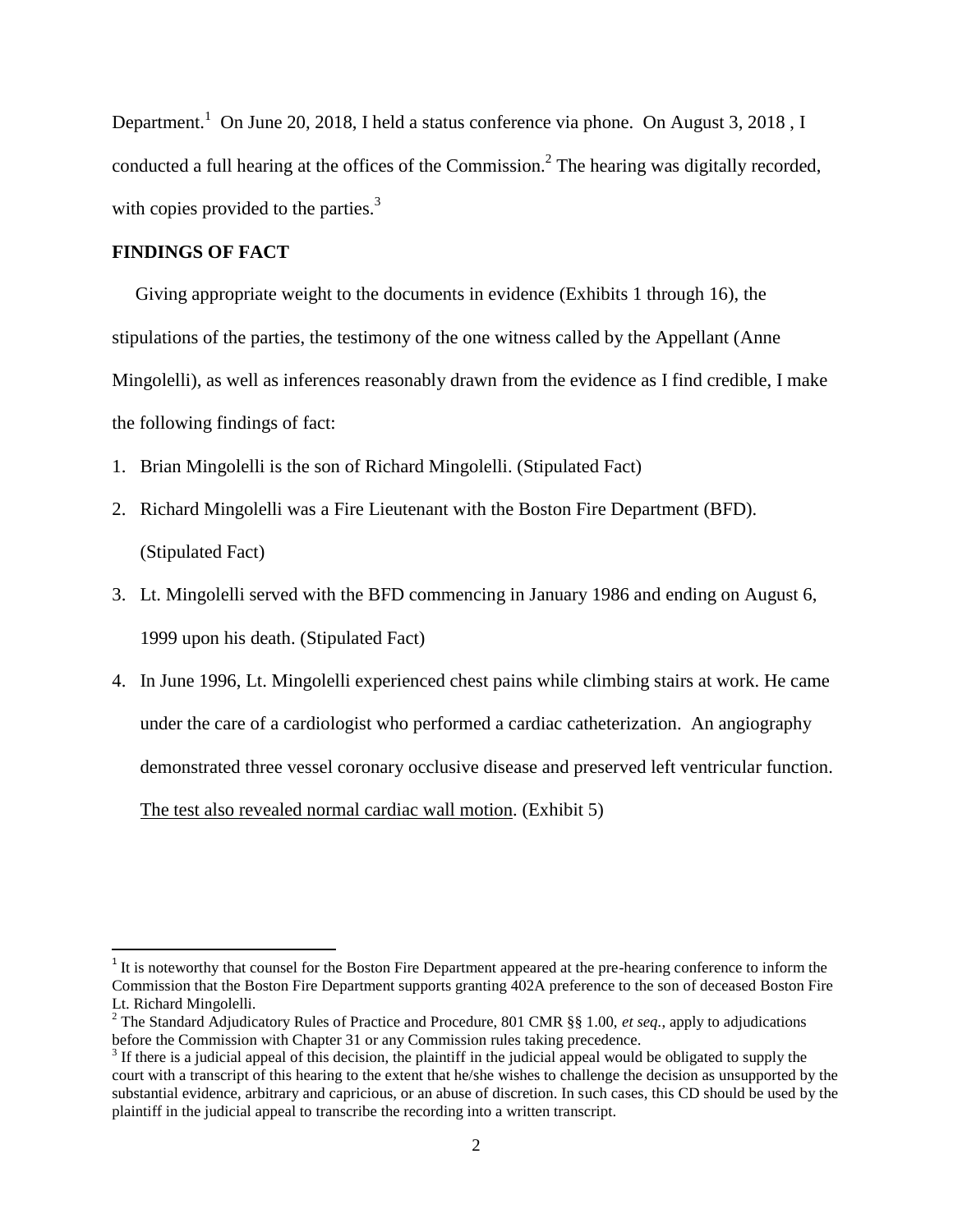- 5. Lt. Mingolelli remained out of work for two months during the summer of 1996 while he underwent further medical testing. He was given medication and was cleared to return to work. (Exhibit 5)
- 6. Lt. Mingolelli returned to work in the late summer of 1996 and worked for three years without incident. (Exhibit 5)
- 7. On March 28, 1999, Lt. Mingolelli, while on duty, responded with his company to an alarm at the Italian Home for Children in Jamaica Plain. (Exhibit 5)
- 8. Lt. Mingolelli, accompanied by firefighter Frederick McGrath, both dressed in full working gear weighing in excess of 55 pounds, entered the building and Lt. Mingolelli ran up to the top floor of the three-story building to search for occupants. (Exhibit 5)
- 9. On the way down, Lt. Mingolelli appeared pale, suffered from shortness of breath, and felt a burning in his throat and chest. (Exhibit 5)
- 10. Lt. Mingolelli was treated at Milton Hospital that day by Dr. Cronin who ordered him not to return to work. (Exhibit 5)
- 11. Lt. Mingolelli never returned to work after March 28, 1999. (Exhibit 5)
- 12. Three days later, on March 31, 1999, Lt. Mingolelli underwent a second cardiac catheterization that again revealed the presence of coronary artery disease but also revealed a new motion abnormality, hypokinesis of the mid-inferior wall. (Exhibit 5)
- 13. Additionally, Lt. Mingolelli was diagnosed with diffuse coronary arteriosclerosis and coronary bypass surgery was not advised. (Exhibit 5)
- 14. For the next three months, Lt. Mingolelli remained at home, living a quiet existence, watching his diet and attempting very light exercise. (Exhibit 5)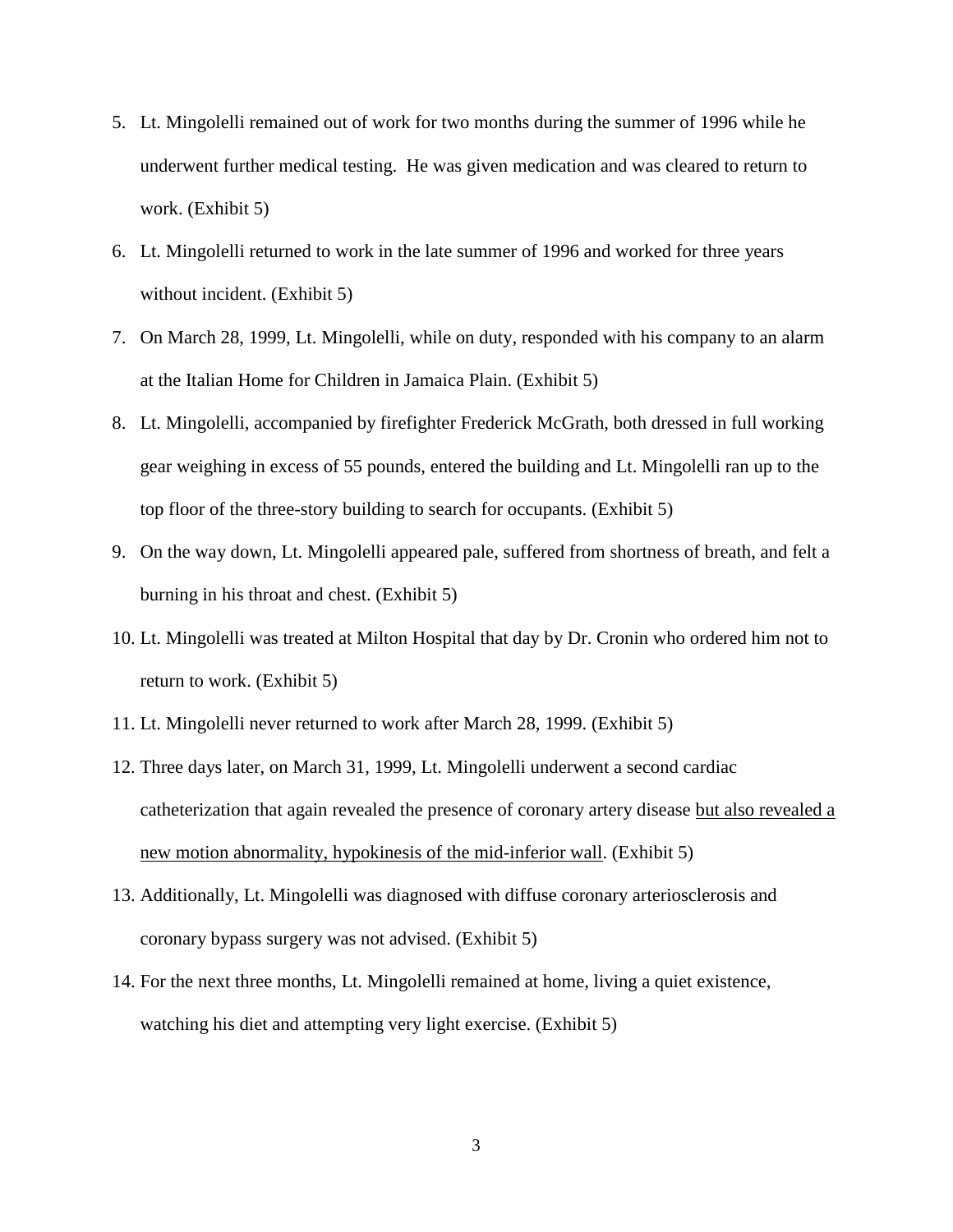- 15. On August 6, 1999, Lt. Mingolelli collapsed on the stairs of his home. He was rushed to South Shore Hospital where he died from an acute myocardial infraction. (Exhibit 5)
- 16. The death certificate for Richard Mingolelli lists as the immediate cause of death "coronary heart disease". (Exhibit 5)
- 17. On August 16, 1999, Anne Mingolelli filed an application for a line of duty death benefit pursuant to G.L. c. 32, s. 100 as well as an application for accidental death benefits pursuant to G.L. c. 32. ss. 9 & 94. (Exhibit 5)
- 18. On December 10, 1999, fire fighter Frederick McGrath filed a report with the Boston Fire Department detailing the incident of March 28, 1999 when Lt. Mingolelli rushed up the stairs of the Italian Home for Children and then suffered from chest pain and shortness of breath. (Exhibit 5)
- 19. Also on December 10, 1999, the Boston Retirement Board wrote to Dr. Christine Campbell Reardon, a specialist in internal medicine, and requested that she review Lt. Mingolelli's medical file and then render a report on the relationship, if any, between the injury of March 28, 1999 of chest pains and neck pains while investigating an alarm and his subsequent death on August 6, 1999 as a result of coronary artery disease. (Exhibit 5)
- 20. Dr. Reardon responded to the Board's inquiry by letter dated December 14, 1999. In her letter, Dr. Reardon offered that in her opinion the "death of Lt. Mingolelli was not the direct result of the specific episode of chest pain he experienced on March 18, 1999." Rather, Dr. Reardon opined that the episode of chest pain on March 28, 1999 was angina as a consequence of his coronary artery disease. (Exhibit 5)

4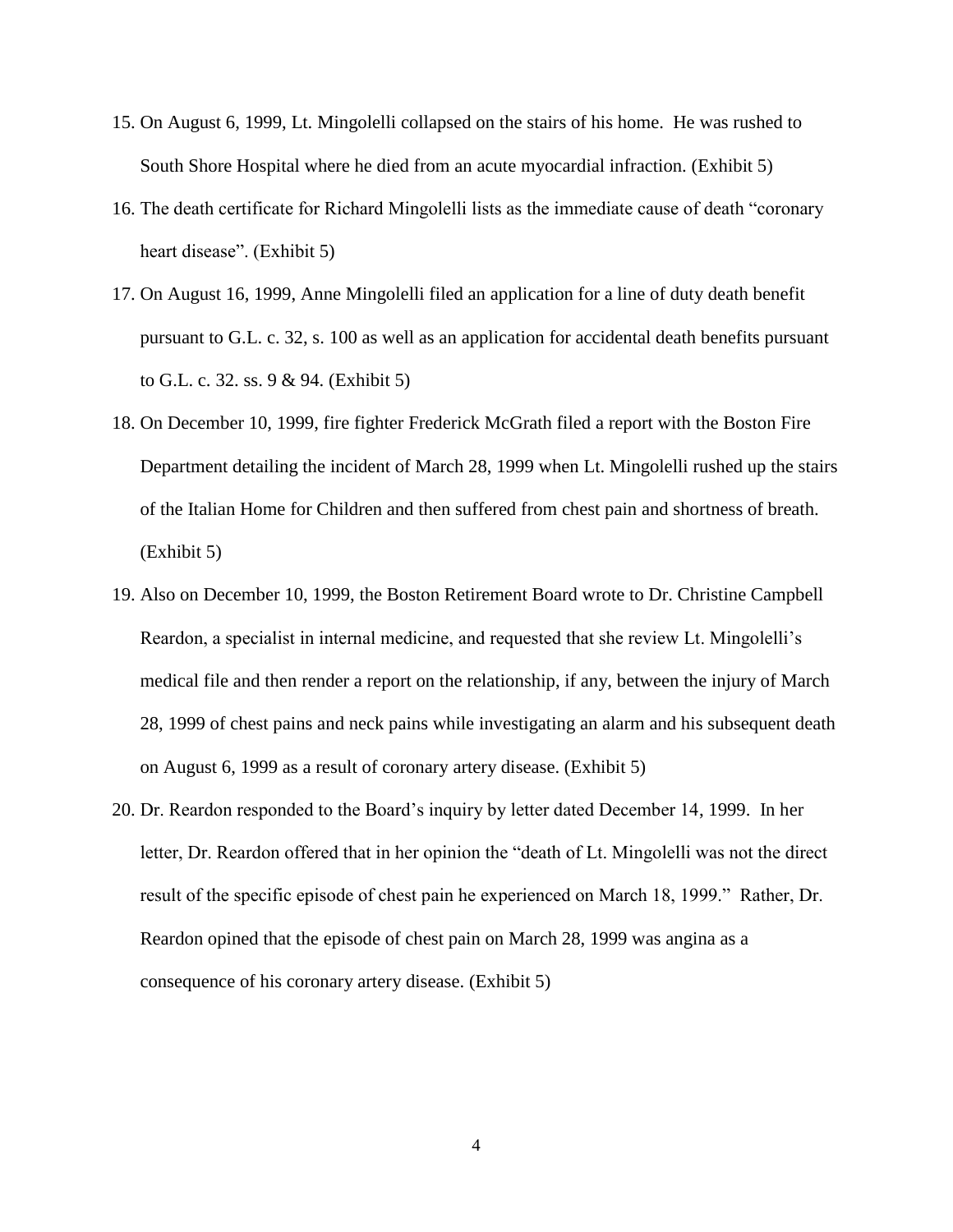- 21. In letters dated February 10, 2000 and October 26, 2000, Dr. Ramaswamy, Lt. Mingolelli's cardiologist, opined that his patient's death from a myocardial infarction on August 6, 1999 directly resulted from his work-related stressful incident. (Exhibit 5)
- 22. The Boston Retirement Board awarded Anne Mingolelli accidental death benefits pursuant to G.L. c. 32, ss. 9 & 94. By letter of January 18, 2000, the Boston Retirement Board denied the Petitioner's claim for line of duty death benefit pursuant to G.L. c. 32, s. 100. (Exhibit 5)
- 23. Anne Mingolelli filed a timely appeal of the Boston Retirement Board's decision with the Contributory Retirement Appeal Board (CRAB). (Exhibit 5)
- 24. On July 9, 2001, Dr. Robert Campbell, a cardiologist associated with the Mount Auburn Hospital, after reviewing Lt. Mingolelli's medical records offered that "it is my cardiac opinion that the death of Lieutenant Richard D. Mingolelli very likely is related to the injury sustained by Lt. Mingolelli in the line of duty on March 28, 1999. It was only after that incident that Lieutenant Mingolelli's medical records demonstrate evidence of myocardial dysfunction. The previous catheterization in 1996 demonstrated normal wall motion … it is my opinion that his death was potentially and probably highly likely the direct result of the injury sustained while performing his duty as a Boston firefighter." (Exhibit 5)
- 25. On July 10, 2002, a Magistrate from the Division of Administrative Law Appeals (DALA), conducted a full evidentiary hearing regarding Anne Mingollelli's appeal. (Exhibit 5)
- 26. On September 30, 2002, relying on the opinions of Dr. Karthik Ramaswamy and Dr. Robert Campbell, both board certified cardiologists, DALA reversed the decision of the Boston Retirement Board and ordered that Ms. Mingolelli be awarded a line of duty death benefit in accordance with the provisions of G.L. c. 32, s. 100. (Exhibit 5)

5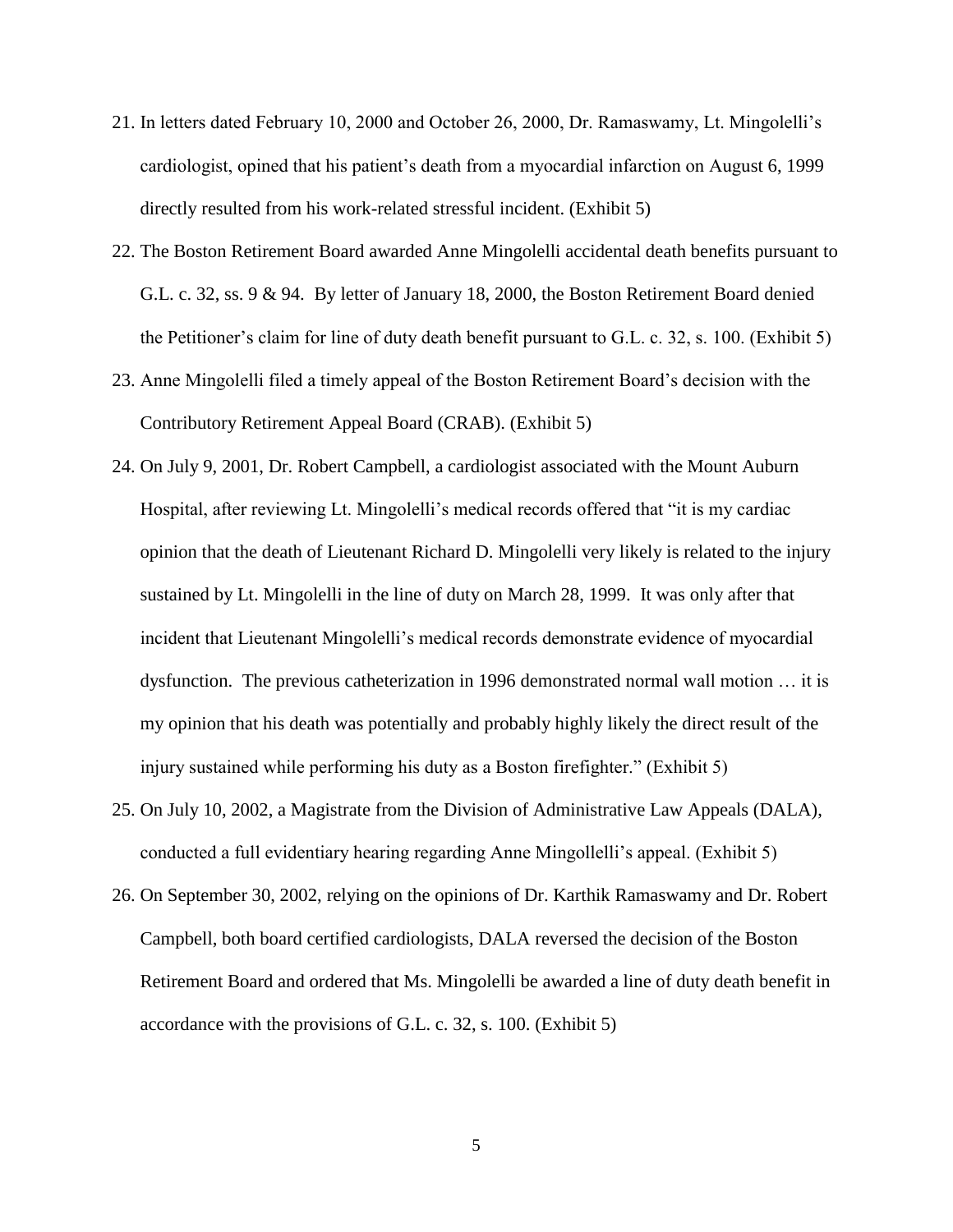27. On December 3, 2002, CRAB, a three-member Board then-comprised of the Commissioner

of Public Health, a Governor's Appointee and an Assistant Attorney General, issued a

decision which stated, in its entirety:

"The appeal of Anne Mingolelli from a decision of the Boston Retirement Board denying her application for a line of duty death benefit in accordance with G.L. c. 32, s. 100, was heard by the Division of Administrative Law Appeals.

The DECISION of the Administrative Magistrate is incorporated herein by reference and its Findings of Fact 1-25 are adopted by this Board as our own.

Under the provisions of G.L. c. 32. S. 100, the Petitioner is entitled to benefits if her deceased firefighter husband's death was the result of his sustaining injuries while at the scene of a fire. We concur with the Magistrate the facts as found demonstrate that the benefits sought should be awarded here.

On March 28, 1999, Lt. Mingolelli wearing full working gear entered a burning building and ran up two flights of stairs searching for occupants of the building. Finding of Fact 9. On the way down, he appeared pale, suffered from shortness of breath, and felt a burning in his throat and chest. Finding 10. He never returned to work thereafter. Finding 12. Three days later he underwent a heart surgery procedure which revealed a new abnormality. Finding 13. He passed away a little more than four months later after collapsing at home. Finding 16.

Two doctors have opined that there was direct causal relationship between the March 28, 1999 incident and Lt. Mingolelli's death. Another did not. The Magistrate afforded credibility to the two. As a matter of law, that was her right. Accordingly, we do not disturb her findings, and for all the reasons set forth therein, affirm her decision.

This matter is, therefore, remanded to the Respondent with directions to award G.L. c. 32, s. 100 benefits to the Petitioner." (emphasis added) (Exhibit 6)

### 28. The Public Employee Retirement Board Administration Commission (PERAC) awarded

Accidental Death Benefits pursuant to G.L. c. 32, § 100 to Anne Mingolelli with an effective

date of August 6, 1999. (Stipulated Fact)

29. On April 16, 2016, Brian Mingolelli took and completed the open competitive (written)

portion of the examination for the position of firefighter, administered by HRD. (Stipulated

Fact)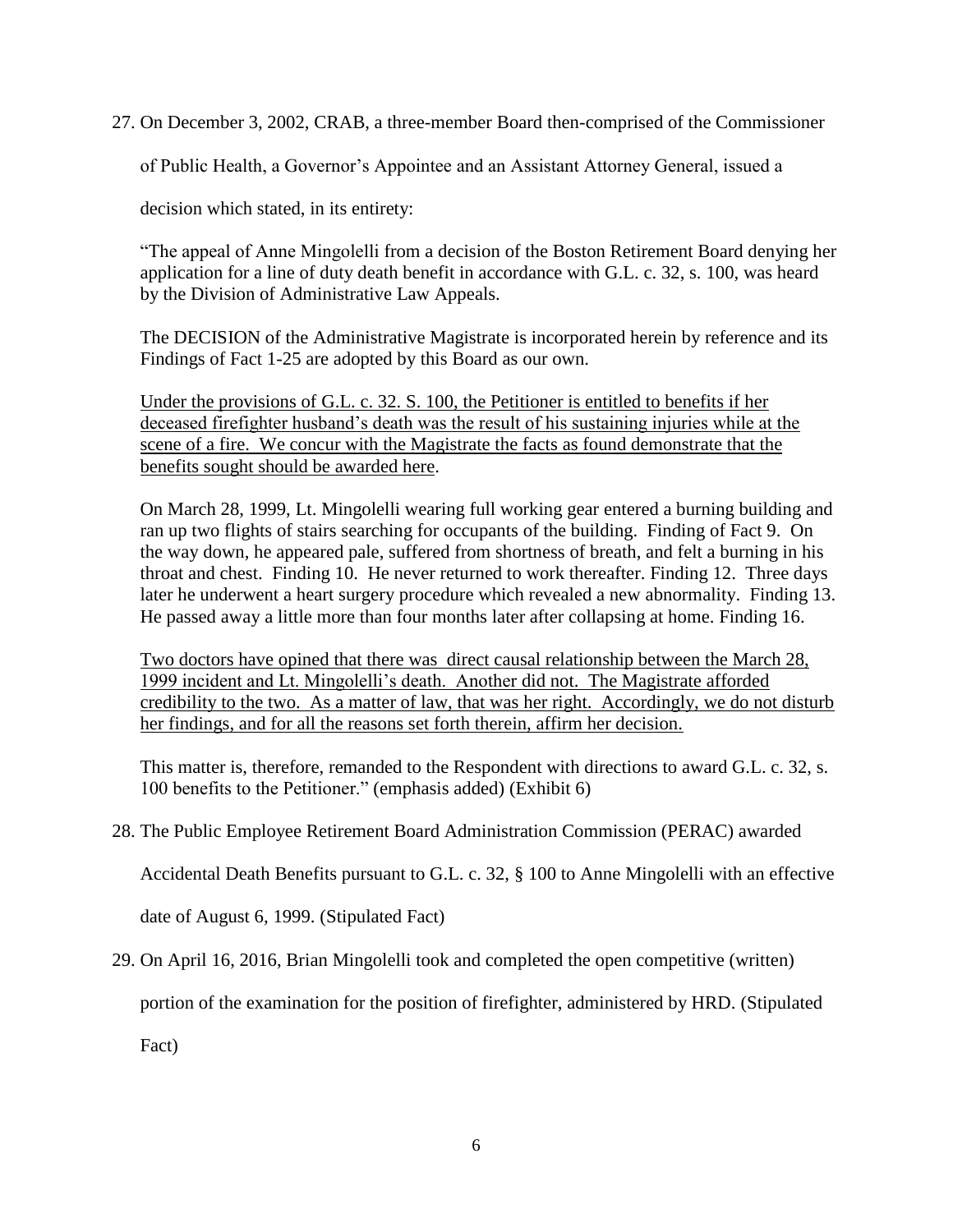- 30. On July 22, 2016 , Brian Mingolelli took and passed the Entry Level Physical Abilities Test (ELPAT) portion of the examination. (Stipulated Fact)
- 31. On June 12, 2016, Brian Mingolelli wrote to HRD and requested preference under G.L. c. 31, § 26 amended by Chapter 402 of the Acts of 1985 (402A Preference). (Stipulated Fact)
- 32. On August 1, 2016, HRD denied Brian Mingolelli's request for 402A Preference. (Stipulated Fact)
- 33. On November 18, 2016, HRD notified Brian Mingolelli that he passed the examination for firefighter. (Stipulated Fact)
- 34. On December 2, 2016, Brian Mingolelli requested that HRD grant him 402A Preference. (Stipulated Fact)
- 35. On December 13, 2016, HRD denied Mr. Mingolelli's request for 402A Preference. (Stipulated Fact)
- 36. Just short of seventeen (17) years passed between the death of Lt. Mingolelli and his son's request to be granted a 402A preference. (Stipulated Facts) During that time, Lt. Mingolelli's treating cardiologist, Karthik Ramaswamy, M.D., passed away. (Testimony of Anne Mingolelli)
- 37. Ms. Mingolelli was unable to obtain any records from the attorney who represented her at DALA as he has retired. (Testimony of Anne Mingolelli)

#### *Applicable Standard of Review*

 Pursuant to G.L. c. 31 § 2(b), the Commission has the power to hear and decide appeals from those persons aggrieved by the actions or inactions of HRD. A person is only aggrieved when "a decision, action, or failure to act on the part of the administrator was in violation of this chapter, the rules or basic merit principles promulgated thereunder, and … such person's rights were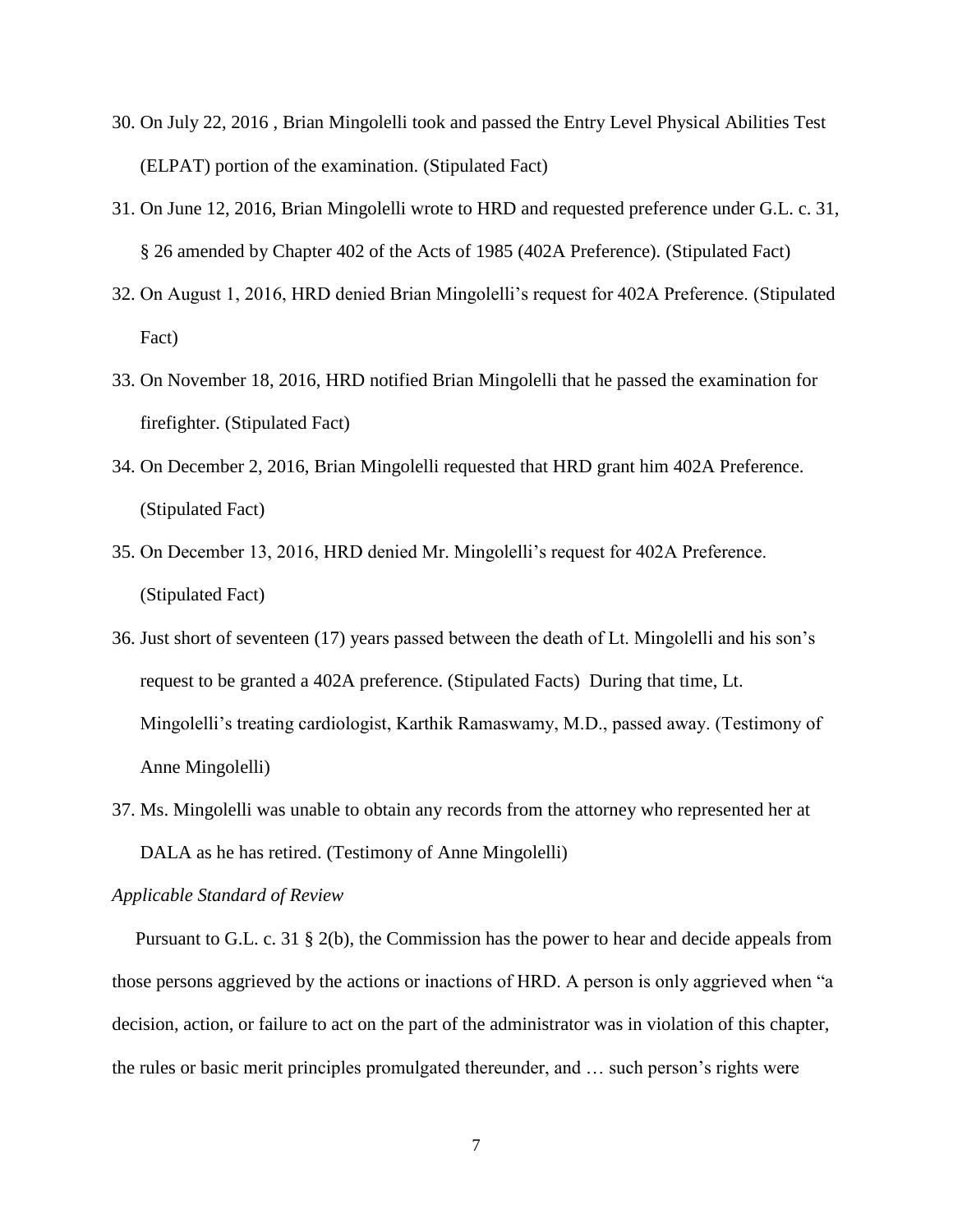abridged, denied, or prejudiced in such a manner as to cause actual harm to the person's

employment status."

The Appellant seeks preferential placement on the relevant eligibility list pursuant to G.L. c.

31, §26, which states in relevant part:

Notwithstanding any other provisions of this chapter or of any law, a son or daughter of a firefighter or a police officer who passes the required written and physical examination for entrance to the...fire service...shall have his or her name placed in the first position on the eligible list… for appointment to such fire or police service if...in the case of a firefighter, such firefighter while in the performance of his duties and as the result of an accident while responding to an alarm of fire or while at the scene of a fire was killed or sustained injuries which resulted in his death… For the purposes of determining the order of persons on eligible lists pursuant to this section, the presumptions created by section ninety-four, ninety-four A and ninety-four B of chapter thirty-two, shall not be applicable to the death or disablement of any firefighter or police officer whose son or daughter is eligible for appointment.

 The Appellant must prove, by a preponderance of the evidence, that his parent's death was caused by an injury sustained in a work-related accident. Gillis v. Boston Police Department, 19 MCSR 95 (2006). A contention is proved by a preponderance of the evidence "if it is made to appear more likely or probable in the sense that actual belief in its truth, derived from the evidence, exists in the mind or minds of the tribunal notwithstanding any doubts that may still linger there." Tucker v. Pearlstein, 334 Mass. 33, 35-36 (1956). The trier of fact must be convinced that a proposition is more than simply possible, but that it is more likely than not to be true. See Sergeant *v.* Mass. Accident Co*.*, 307 Mass. 246, 251 (1940); Continental Assurance Co*. v.* Diorio*-*Volungis, 51 Mass.App.Ct. 403, 408 (2001).

*Prior Commission Decisions Related to 402A Appeals*

 In Boncek v. Human Resources Division, 12 MCSR 123 (1999), the Commission found that the son of a firefighter for the Town of Dedham who had died of carcinomatosis was not entitled to a hiring preference since the father had not died as the result of an accident occurring while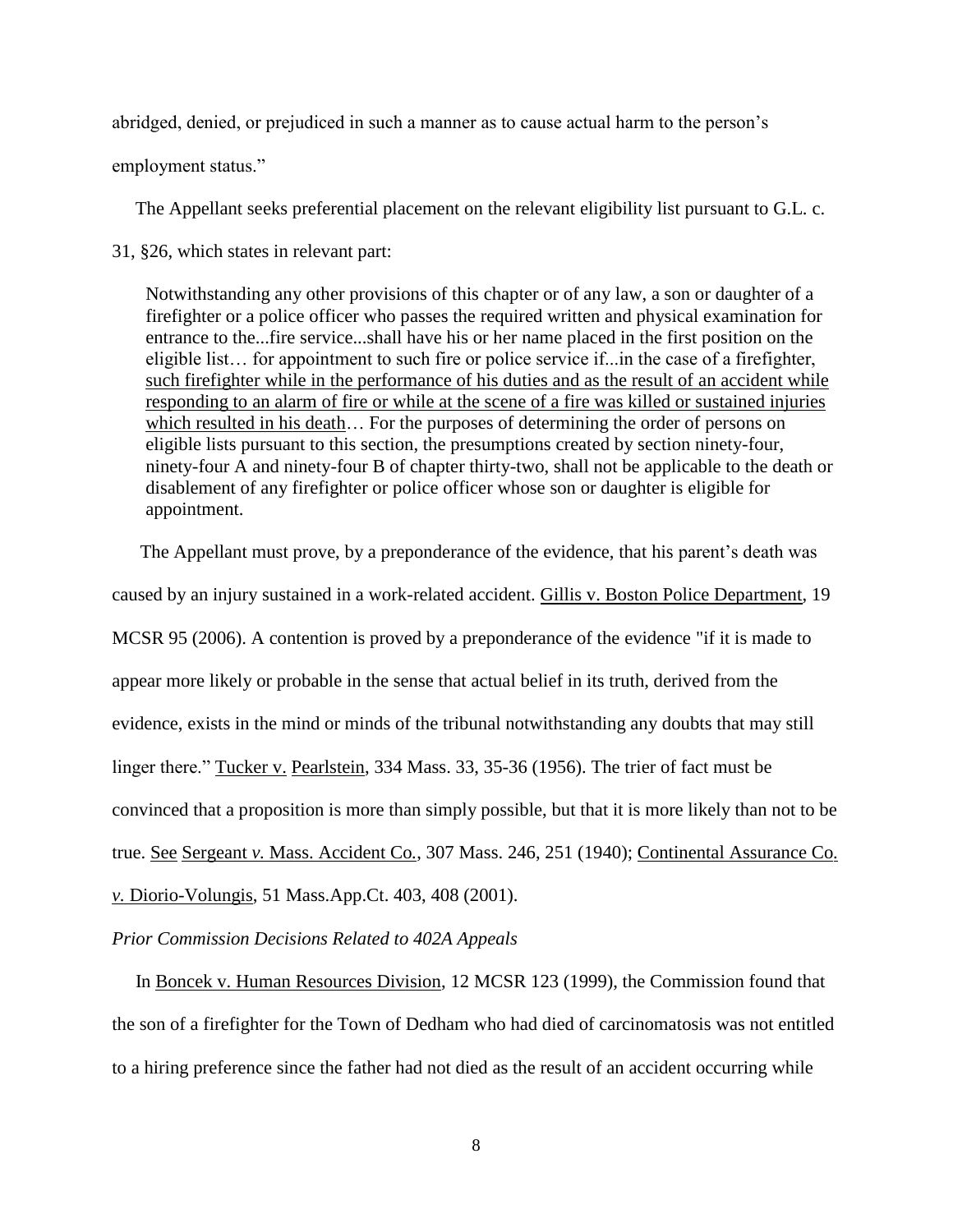responding to a fire or at the scene of the accident. The Commission stated in part: "Since there is no evidence that the Appellant's father died as the result of an accident occurring while he was responding to a fire or accident while at the scene of the accident, the Appellant is not eligible for preferential hiring status pursuant to G.L. c. 31, s. 26." Further the Commission stated: "The Appellant's submission of his father's death certificate at the pre-hearing conference clearly established that the Retirement Board granted death benefits for Mrs. Boncek based on the presumptions contained in G.L. c. 32, s. 94B. The language of G.L. c. 31, s. 26 specifically excludes the granting of preference to the Appellant under these circumstances."

 In Grindle v. Human Resources Division, 14 MCSR 97 (2001), the Commission concluded in relevant part that " … It is clear that the Legislature did not intend the provisions [of Section 26] to apply to a death, which was the result of an accident that occurred during a training procedure."

 In Pantazelos v. Human Resources Division, 15 MCSR 38 (2002), the Commission, after a full hearing, concluded that an applicant's police officer father's death was caused by an on-duty assault that occurred eleven  $(11)$  days prior to this death.<sup>4</sup> Further, the Commission stated in part that: " … Officer Duggan [a police officer who witnessed the assault]'s testimony, coupled with the State Board of Retirement's findings that Edward Pantazelos sustained an injury, is sufficient evidence to substantiate that Officer Pantazelos did suffer an assault on January 2, 1990 which resulted in his death."

 In O'Rourke v. Human Resources Division, 16 MSCR 14 (2003), the Commission, after a full hearing, overruled HRD and determined that the son of a Boston police officer whose father had

 $\overline{\phantom{a}}$ 

 $4$  In regard to a police officer father's death, Section 26 states in relevant part that, " $\ldots$  such police officer whle in the performance of the police officer's duties and as a result of an assault on the police officer's person was killed or sustained injuries which resulted in the police officer's death ..."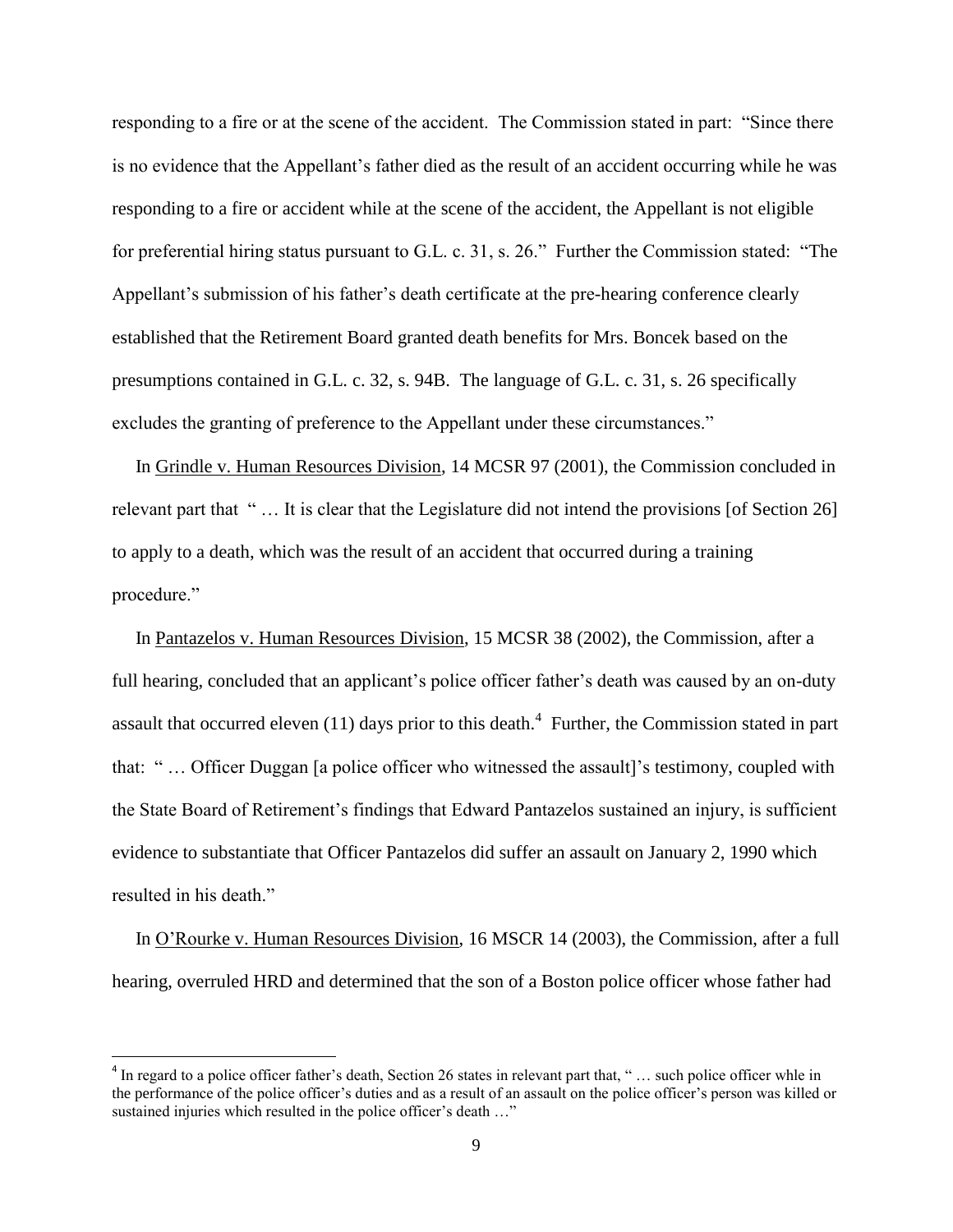died in 1991 from heart failure following a 1982 heart attack sustained while subduing a defendant in court was entitled to 402A preference.

 In Ceceita v. Human Resources Division, 28 MCSR 352 (2015), the Commission, after a full hearing, upheld HRD's decision to deny the Appellant 402A preference stating in part that two (2) doctors " … provided convincing opinions that support the conclusion that there is simply no 'no relationship' between [the father]'s death in 1994 and his [injury while at the scene of a fire]."

#### *HRD's Arguments*

 First, HRD argues that, since Ms. Mingolelli was *initially* awarded retirement benefits under G.L. c. 32, § 94, the Appellant is no longer eligible for 402A preference given the language in Section 26 of the civil service law which states: "For the purposes of determining the order of persons on eligible lists pursuant to this section, the presumptions created by section ninety-four, ninety-four A and ninety-four B of chapter thirty-two, shall not be applicable to the death or disablement of any firefighter or police officer whose son or daughter is eligible for appointment."

 Second, HRD argues that the record does not support a finding that Lt. Mingolelli was responding to a *fire.* Thus, since Section 26 specifies that the preference only be given when, "while at the scene of a fire was killed or sustained injuries which resulted in the firefighter …." and because the Appellant failed to produce evidence showing that his deceased father was responding to an actual fire, HRD argues that the Appellant does not qualify for the preference.

 Third, HRD argues that the record does not support that Lt. Mingolelli suffered an injury at the scene of a fire *which resulted in his death*. HRD argues that the Commission should not rely on the conclusions in the CRAB decision for various reasons, including that, according to HRD,

10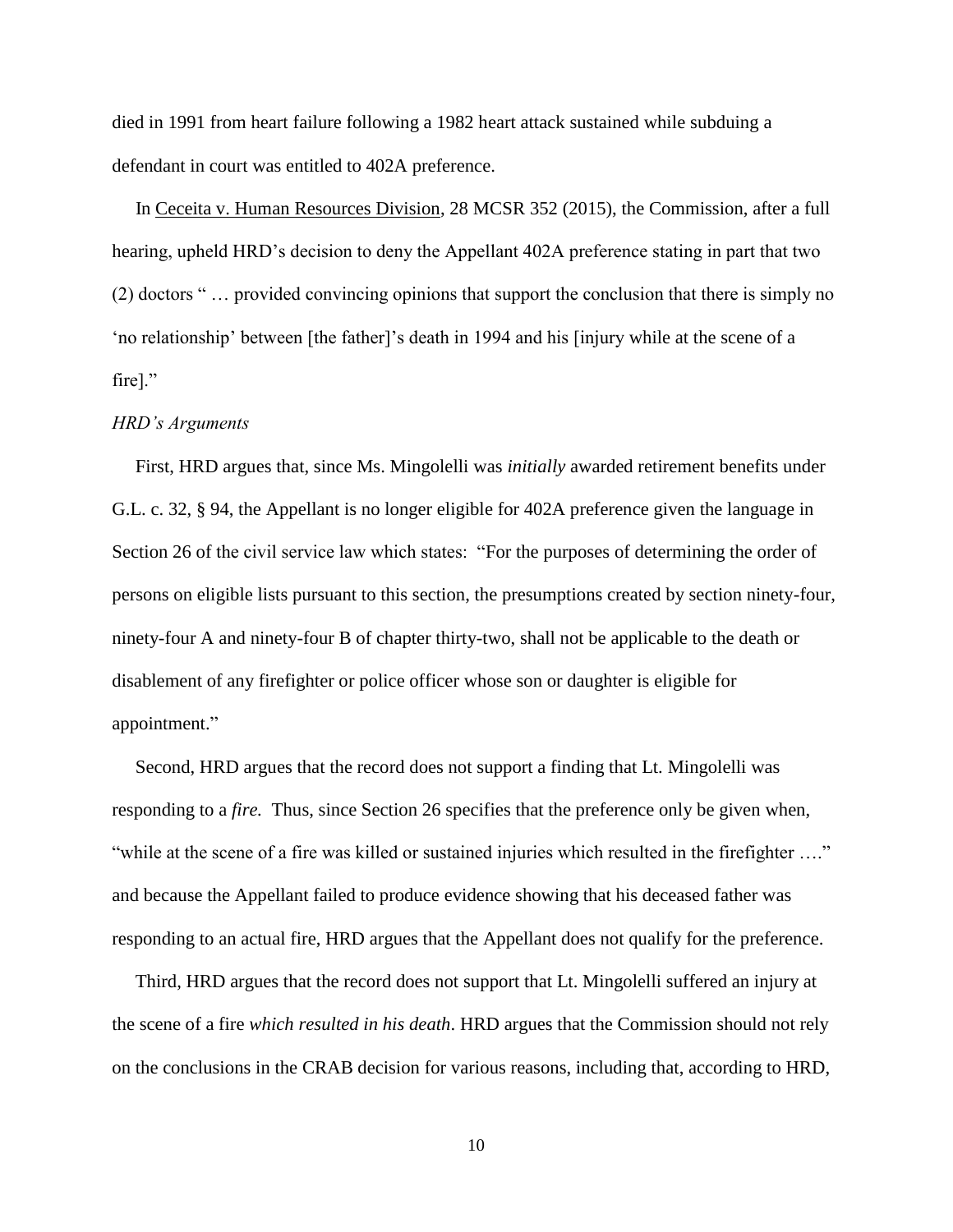while the language in G.L. c. 32, § 100 may have similarities to G.L. c. 31, § 26, they have entirely different beneficiaries and goals.

### *Appellant's Arguments*

 The Appellant argues that HRD ignored the CRAB decision and, without any additional medical evidence, erroneously reached an opposite conclusion when it denied the Appellant 402A preference after conducting its own de novo review that the Legislature never envisioned HRD conducting.

 The Appellant argues that G.L. c. 32, § 100 and G.L. c. 31, § 26, when read together, stand for the proposition that, when benefits are awarded to the spouse under Section 100 of Chapter 32, the Legislature intended for 402A preference to be awarded to the son or daughter under Section 26 of Chapter 31.

#### *Analysis*

 In regard to whether Lt. Mingolelli sustained injuries "at the scene *of a fire*" as required by Section 26, I reach the reasonable inference that he was at the scene of a fire, based on the following findings in the DALA decision:

- 1. "On March 28, 1999, Lt. Mingolelli, while on duty, responded with his company to an alarm at the Italian Home for Children in Jamaica Plain. (Exhibit 5)
- 2. *Lt. Mingolelli*, accompanied by firefighter Frederick McGrath, both *dressed in full working gear weighing in excess of 55 pounds, entered the building and Lt. Mingolelli ran up to the top floor of the three-story building to search for occupants*. (Exhibit 5)
- 3. On the way down, Lt. Mingolelli appeared pale, suffered from shortness of breath, and felt a burning in his throat and chest. (Exhibit 5)"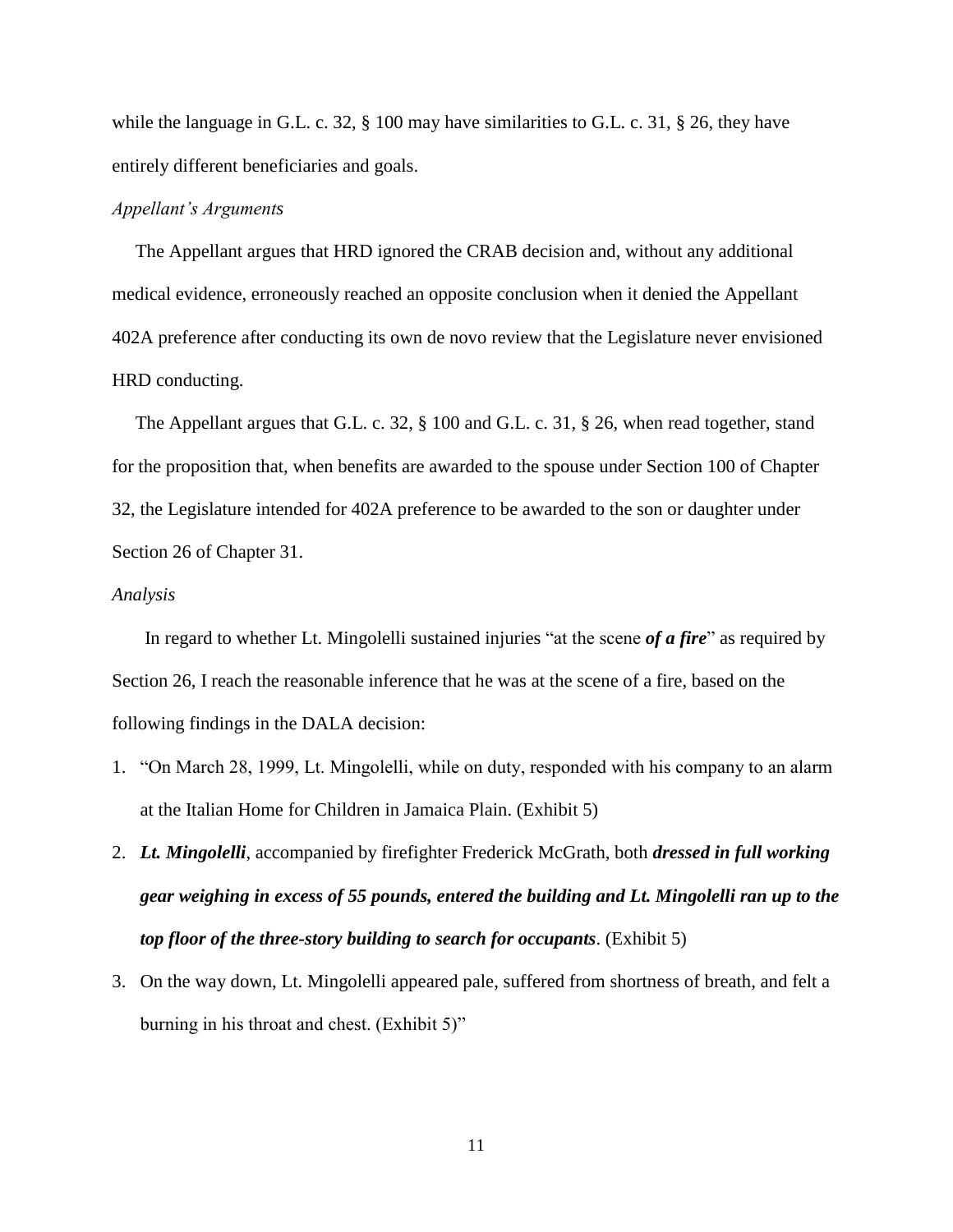While these findings do not explicitly state that Lt. Mingolelli was at the scene of a fire, the fact that Lt. Mingolelli was running up to the top floor of a three-story building, with 55 pounds of gear on, to search for occupants, makes it more likely than not that he was indeed at the scene of a fire that day in Jamaica Plain.<sup>5</sup>

 In regard to whether the evidence shows that Lt. Mingolelli sustained injuries at the scene of the fire in Jamaica Plain *that resulted in his death*, that specific issue was already litigated before a veteran DALA Magistrate who credited the testimony of two (2) cardiologists and concluded that there was a causal relationship between the injury sustained at the fire and Lt. Mingolelli's death. CRAB specifically adopted the findings of the Magistrate on these key findings. While HRD argues that the DALA / CRAB matter pertained to benefits under Section 100 of Chapter 32, the decision specifically referenced the issue of a *causal relationship between the injuries sustained by Lt. Mingolelli at the scene and his death*, the same issue before us in Section 26. I have given great weight to the findings of the Magistrate and CRAB on this specific issue and have adopted those relevant findings of the Magistrate into my decision. HRD has not shown sufficient evidence as to why the Commission should reach a different conclusion on the issue of causal relationship than that reached by DALA and CRAB.

 Finally, HRD's argument that, since Ms. Mingolelli was *initially* awarded retirement benefits under G.L. c. 32, § 94, the Appellant is no longer eligible for 402A preference, is misplaced. As HRD is aware, that decision was superseded by a subsequent decision awarding Ms. Mingolelli benefits under Section 100 retroactively, making that initial decision moot. Further, while I did not rely on this in making my decision here, I am not convinced that the awarding of benefits

 $\overline{\phantom{a}}$ 

<sup>&</sup>lt;sup>5</sup> As this issue was not raised by HRD until the submission of post-hearing briefs, I re-opened the record and allowed Ms. Mingolelli to submit an affidavit regarding her knowledge about whether Mr. Mingolelli was "at the scene of a fire" in Jamaica Plain on March 28, 1999. Her affidavit confirms that he was indeed at the scene of a fire. However, I would have reached the same conclusion on this issue even without the affidavit.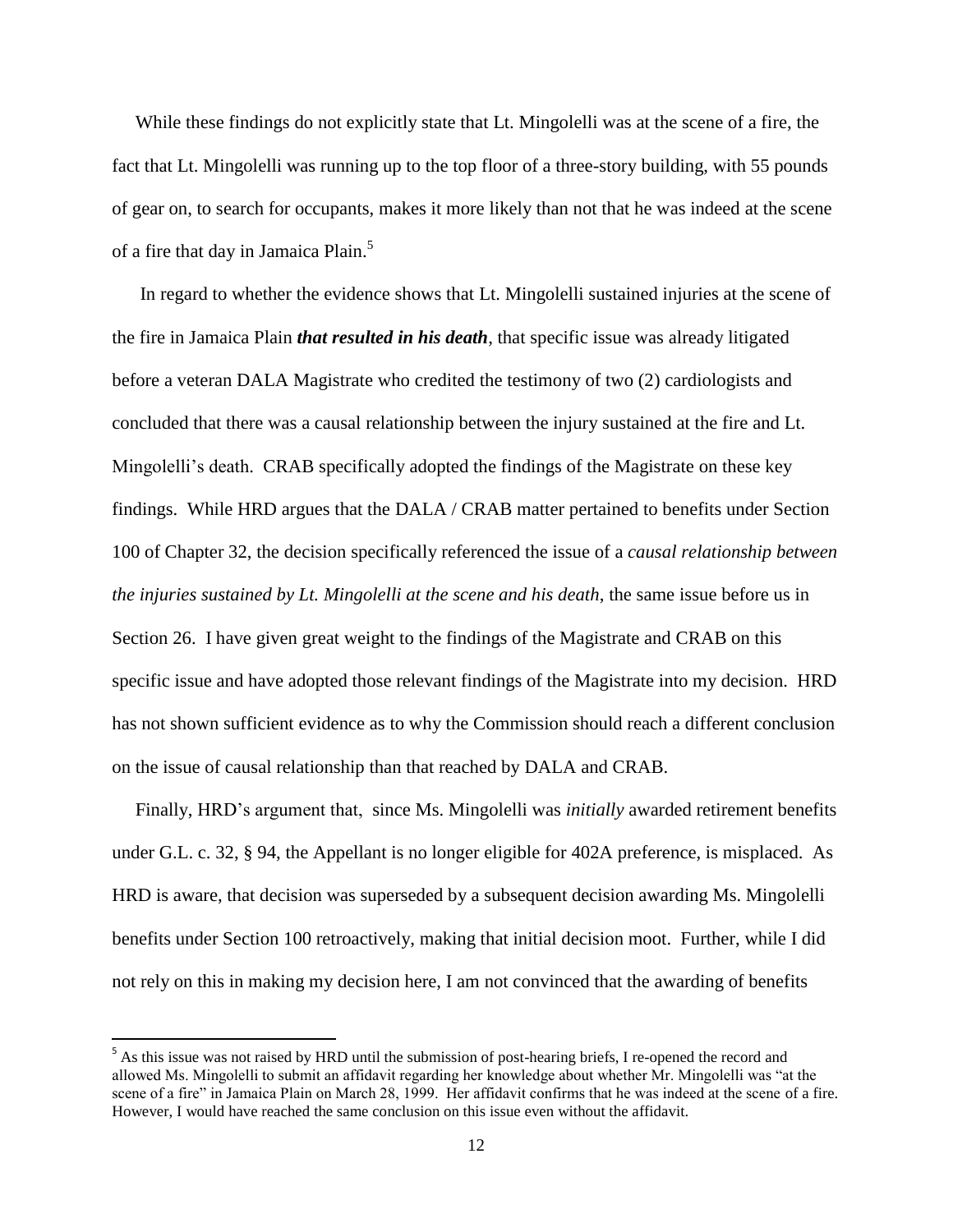under Section 94 prohibits a son or daughter of a firefighter from receiving 402A preference under Section 26. Rather, Section 26 states in relevant part that: " … the presumptions created by section ninety-four, ninety-four A and ninety-four B of chapter thirty-two, **shall not be applicable** to the death or disablement of any firefighter or police officer whose son or daughter is eligible for appointment." (emphasis added) To me, that language does not appear to prevent a son or daughter, whose parent qualified for benefits under Section 94, from showing, by a preponderance of the evidence, independent of the statutory presumption, that this his or her parent's death or disablement meets the requirements of Section 26 of Chapter 31. While not explicitly stated, it appears that the Commission reached that conclusion in O'Rourke, referenced above. In all of the Commission decisions cited which reference the non-applicability of Section 94, the Commission appears to have *separately* concluded that, aside from the non-applicability of Section 94, the facts regarding the parent's death, as reviewed by the Commission, did not qualify the Appellant for 402A preference.

#### *Conclusion*

 Boston Fire Lieutenant Richard Mingolelli died as a result of injuries sustained in the line of duty. The Legislature, seeking to recognize the service and sacrifice of such public servants, enacted legislation that grants hiring preference to Lt. Mingolelli's son, Brian Mingolelli. For this reason, the Appellant's appeal under Docket No. E-18-023 is hereby *allowed*. Pursuant to Chapter 310 of the Acts of 1993, the Commission hereby orders that HRD, shall, forthwith, and on a going-forward basis, provide Brian Mingolelli with the so-called 402A hiring preference. Civil Service Commission

*/s/ Christopher Bowman* Christopher C. Bowman Chairman